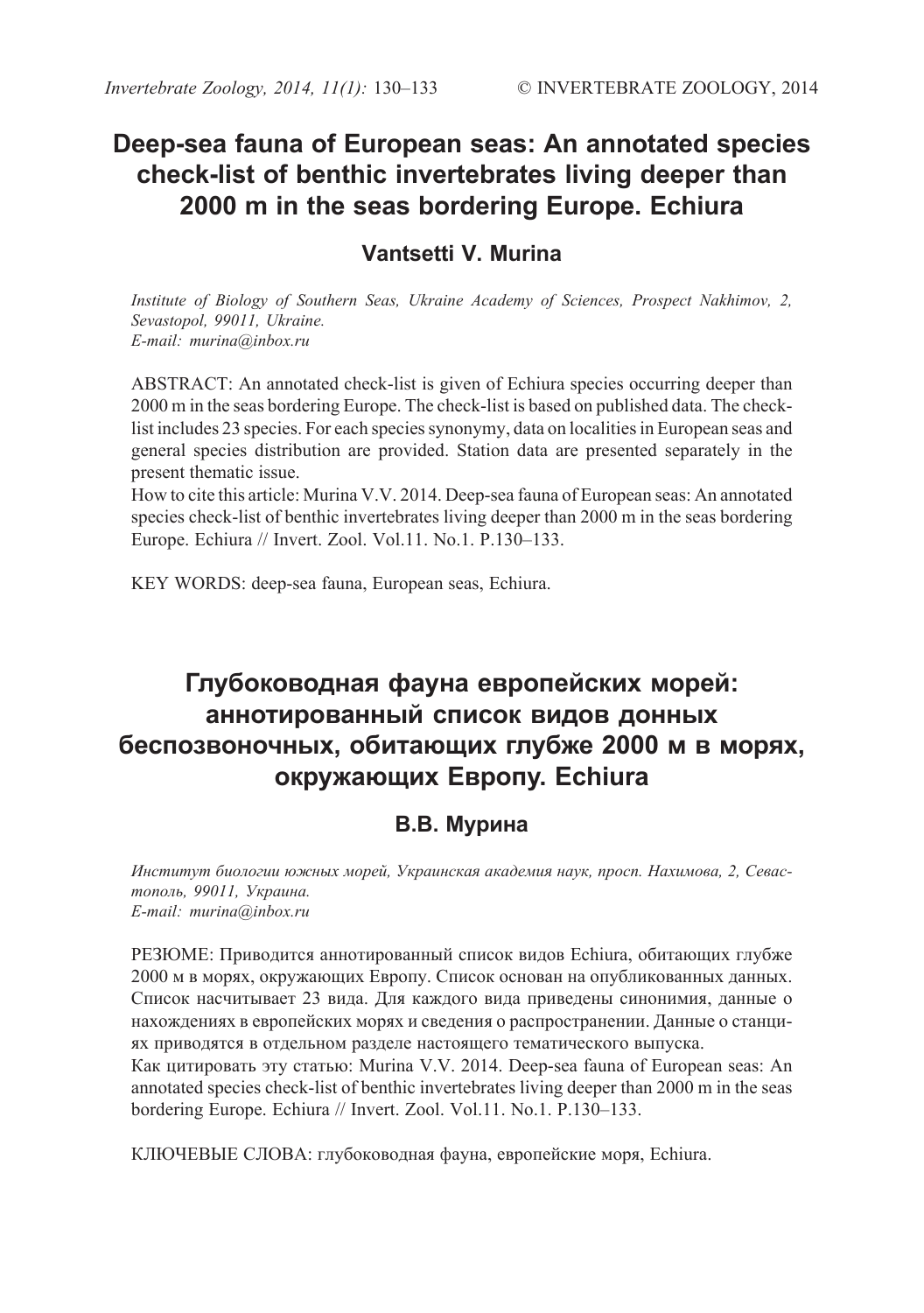# **Phylum Echiura Order Bonelliida Family Family Bonelliidae**

# **Genus** *Alomasoma* **Zenkevitch, 1958**

COMPOSITION: 4 species (Zenkevitch, 1958, 1964, 1966; Zenkevitch, Murina, 1976; Datta-Gupta, 1981; Murina, 1993; Biseswar, 1993, 1997; Saiz-Salinas et al., 2000; Murina , 2005). Type species: *Alomasoma chaetiferum* Zenkevitch, 1958.

DISTRIBUTION: Pacific and Atlantic Oceans — 2 species, North Atlantic — 1, Pacific Ocean — 1, Antarctic area — 1.

#### *Alomasoma chaetiferum* **Zenkevitch, 1958**

LOCALITIES: "Akademik Mstislav Keldish", St. 4234 (Murina, 2003).

DISTRIBUTION: Atlantic, south-west Pacific, Aleutian Trench, Corall Sea, South America, South Orkney Trench, Mauritania.

DEPTH RANGE: 1914–7286m.

# *Alomasoma nordpacificum* **Zenkevitch, 1958**

LOCALITIES: BIOGAS, 1973 (Datta-Gupta, 1981).

DISTRIBUTION: Northeast Atlantic, Bay of Biscay, 2177–3056 m (Datta-Gupta, 1981). DEPTH RANGE: 520–8040 m.

**Genus** *Amalosoma* **Fisher, 1948**

COMPOSITION: 2 species (Stephen, Edmonds, 1972; Datta-Gupta, 1981). Type species: *Acanthohamingia paradola* Fisher, 1946.

DISTRIBUTION: Northeast Atlantic Ocean, East Pacific.

#### *Amalosoma eddystonense* **Stephen, 1958**

LOCALITIES: BIOGAS VI, CP 19; CP 21 (Datta-Gupta, 1981).

DISTRIBUTION: Northeast Atlantic, Bay of Biscay.

DEPTH RANGE: 218–4453 m.

# **Genus** *Biporus* **Murina et Popkov, 2000**

COMPOSITION: 1 species (Murina, Popkov, 2000). Type species: *Biporus mycorhynchus* Murina et Popkov, 2000.

DISTRIBUTION: Norwegian Sea.

# *Biporus mycorhynchus* **Murina et Popkov, 2000**

LOCALITIES: "Akademik Mstislav Keldysh", St.2091.

DISTRIBUTION: Norwegian Sea. DEPTH: 1670 m.

# **Genus** *Bonellia* **Rolando, 1821**

COMPOSITION: 7 species (Stephen, Edmonds, 1972; Datta-Gupta, 1981, Biseswar, 1992). Type species: *Bonellia viridis* Rolando, 1821.

DISTRIBUTION: Atlantic Ocean — 5 species, Pacific Ocean — 2, Indian Ocean — 1, Indo–West Pacific  $-1$ , West-India  $-2$ .

# *Bonellia pumicea* **Sluiter, 1891**

LOCALITIES: INCAL, 1976, St. WS 09 (Datta-Gupta, 1981).

DISTRIBUTION: North-East Atlantic Ocean, Bay of Biscay, off Portugal.

DEPTH RANGE: from "shelf" to 4277m [according to Sluiter (1891) and Shipley (1899; 1903) the species was found in Sumatra, Ceylon and Loyalty Islands, depth unknown].

# *Bonellia suhmii* **Selenka, 1885**

LOCALITIES: Type locality off Nova Scotia in the North Atlantic. "Challenger", St. 47 (Selenka, 1885).

DISTRIBUTION: Off Nova Scotia; Denmark Strait, Greenland, south of Iceland, North Atlantic (Stephen, Edmonds, 1972).

DEPTH RANGE: 1540–4380m.

### **Genus** *Bonelliopsis* **Fisher, 1946**

COMPOSITION: 2 species (Fisher, 1946; Datta-Gupta, 1981). Type species: *Bonelliopsis alaskana* Fisher, 1946.

DISTRIBUTION: Pacific Ocean — 1 species; Atlantic Ocean — 1.

#### *Bonelliopsis minutus* **Datta-Gupta, 1981**

LOCALITIES: BIOGAS I, St. DS 10 (Datta-Gupta, 1981).

DISTRIBUTION: Northeast Atlantic, Bay of Biscay (Datta-Gupta, 1981).

DEPTH RANGE: 2240 m.

# **Genus** *Brunellia* **Zenkevitch, 1966**

COMPOSITION: 1 species (Zenkevitch, 1966; Datta-Gupta, 1981). Type species: *Brunellia bandae* Zenkevitch, 1966.

#### *Brunellia bandae* **Zenkevitch, 1966**

LOCALITIES: BIOGAS IV, St. DS 57 (Datta-Gupta, 1981).

DISTRIBUTION: Northeast Atlantic.

DEPTH RANGE: 2906–7250 m. (In the North-East Atlantic — 2906 m).

# **Genus** *Charcotus* **Datta-Gupta, 1981**

COMPOSITION: 2 species (Datta-Gupta, 1981). Type species: *Charcotus charcotus* Datta-Gupta, 1981. DISTRIBUTION: North Atlantic Ocean.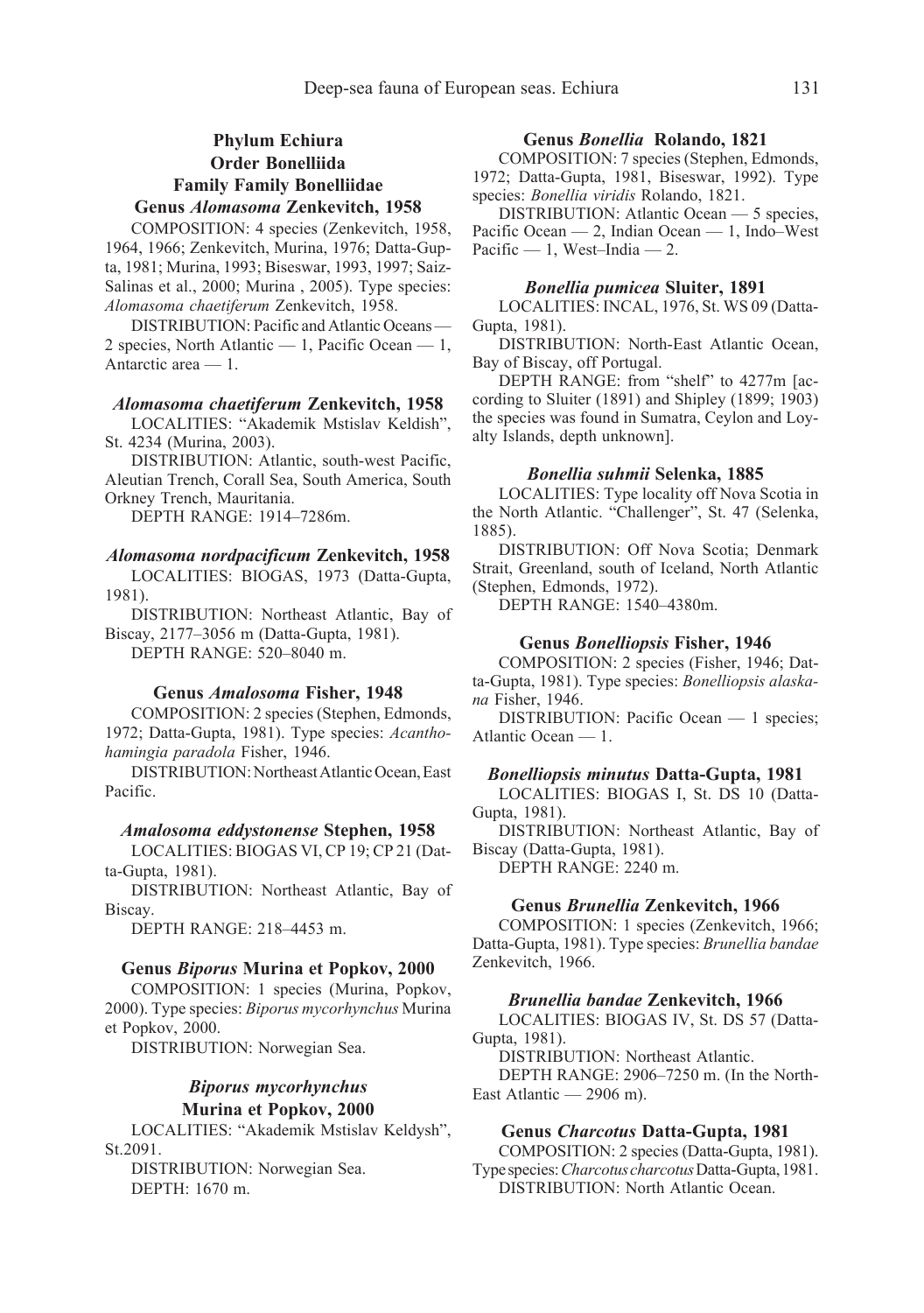# *Charcotus charcotus* **Datta-Gupta, 1981**

LOCALITIES: BIOGAS VI, St. CP 10.

DISTRIBUTION: Known only from one station in the abyssal of the North Atlantic, depth 2878 m (Datta-Gupta, 1981).

# *Charcotus clavatum* **Datta-Gupta, 1981**

LOCALITIES: INCAL, WS 03 (Datta-Gupta, 1981).

DISTRIBUTION: Known only from one station in the abyssal of the North Atlantic (Datta-Gupta, 1981).

DEPTH: 4829 m.

#### **Genus** *Choanostomellia* **Zenkevitch, 1964**

COMPOSITION: 3 species (Zenkevitch, 1964; Murina, 1978). Type species: *Choanostomellia bruuni* (Zenkevitch, 1964).

DISTRIBUTION: Atlantic Ocean — 1 species, Indian Ocean — 1, Pacific Ocean — 2.

# *Choanostomellia bruuni* **(Zenkevitch, 1964)**

LOCALITIES: BIOGAS (1972), St. DS 26 (Datta-Gupta, 1981).

DISTRIBUTION: East Atlantic Ocean, Bay of Biscay (Datta-Gupta, 1981).

DEPTH RANGE: 2076–4930 m.

# *Choanostomellia filatovae* **Zenkevitch, 1964**

LOCALITIES: BIOGAS, St. CV 28 (Datta-Gupta, 1981).

DISTRIBUTION: Atlantic Ocean, Bay of Biscay (Datta-Gupta, 1981).

DEPTH RANGE: 1693–4023 m.

# **Genus** *Dattaguptus* **Murina et Popkov, 2000**

COMPOSITION: 1 species (Murina, Popkov, 2000).

DISTRIBUTION: Norwegian Sea.

# *Dattaguptus fragilis* **Murina et Popkov, 2000**

LOCALITIES: "Akademik Mstislav Keldish", St. 2079.

DISTRIBUTION: Norwegian Sea. DEPTH: 1548 m.

# **Genus** *Eubonellia* **Fisher, 1946**

COMPOSITION: 2 species (Stephen, Edmonds, 1972; Datta-Gupta, 1981; 1983). Type species: *Eubonellia valida* Fisher, 1946.

DISTRIBUTION: Pacific Ocean — 1 species, North Atlantic — 2; Central Atlantic — 1, Indian Ocean — 1.

#### *Eubonellia longistomum* **Datta-Gupta, 1981**

LOCALITIES: BIOGAS VI, St. CP 14, CP 22 (Datta-Gupta, 1981).

DISTRIBUTION: Northeast Atlantic (Bay of Biscay).

DEPTH RANGE: 4237–4475 m.

# *Eubonellia noratlanticum* **Datta-Gupta, 1981**

LOCALITIES: BIOGAS VI, St. CV 41 (Datta-Gupta, 1981).

DISTRIBUTION: Endemic of Northeast Atlantic, Iberian Basin.

DEPTH: 3800 m.

# **Genus** *Jacobia* **Zenkevitch, 1958**

COMPOSITION: 2 species (Zenkevitch, Murina, 1976; Datta-Gupta, 1981). Type species: *Jacobia birsteini* Zenkevitch. 1958.

DISTRIBUTION: Pacific Ocean — 1 species; North and Central Atlantic (Bay of Biscay, Romanche and South Sandwich Trenches) — 1 species.

#### *Jacobia similaris* **Datta-Gupta, 1981**

LOCALITIES: BIOGAS VI, St. CV 37 (Datta-Gupta, 1981).

DISTRIBUTION: This species is known only from one station in the Bay of Biscay.

DEPTH RANGE: 3000 m.

#### **Genus** *Maxmuelleria* **Bock, 1942**

COMPOSITION: 5 species (Selenka, 1885; Stephen, Edmonds, 1972; Datta-Gupta, 1981; Murina, 1982; Saiz Salinas et al., 2000). Type species: *Maxmuelleria* (*Thalassema*) *gigas* M. Mueller, 1852.

DISTRIBUTION: North Atlantic — 4 species, South Atlantic — 1, Mediterranean — 1, Indian  $Ocean - 1$ .

# *Maxmuelleria* **(***Thalassema***)** *faex* **(Selenka, 1885)**

LOCALITIES: "Vitjaz", St. 7941, 7943, Iberian Basin, depth 4900–5370 m (Murina, 1982).

DISTRIBUTION: Norwegian coast (Selenka, 1885); Iberian Basin (Murina, 1982).

DEPTH RANGE: 336–5370 m.

*Maxmuelleria verrucosum* **(Studer, 1879)**

LOCALITIES: INCAL, St. WS 03 (Datta-Gupta, 1981).

DISTRIBUTION: North Atlantic, Iberian Basin. DEPTH RANGE: 0–4829 m.

#### **Genus** *Prometor* **Fisher, 1948**

COMPOSITION: 4 species (Stephen, Edmonds, 1972; Zenkevitch, Murina, 1976; Datta-Gupta, 1981, 1983; Saiz Salinas et al., 2000).

DISTRIBUTION: North East Atlantic — 1 species, Pacific Ocean — 3, Antarctic, Indian Ocean sector — 1.